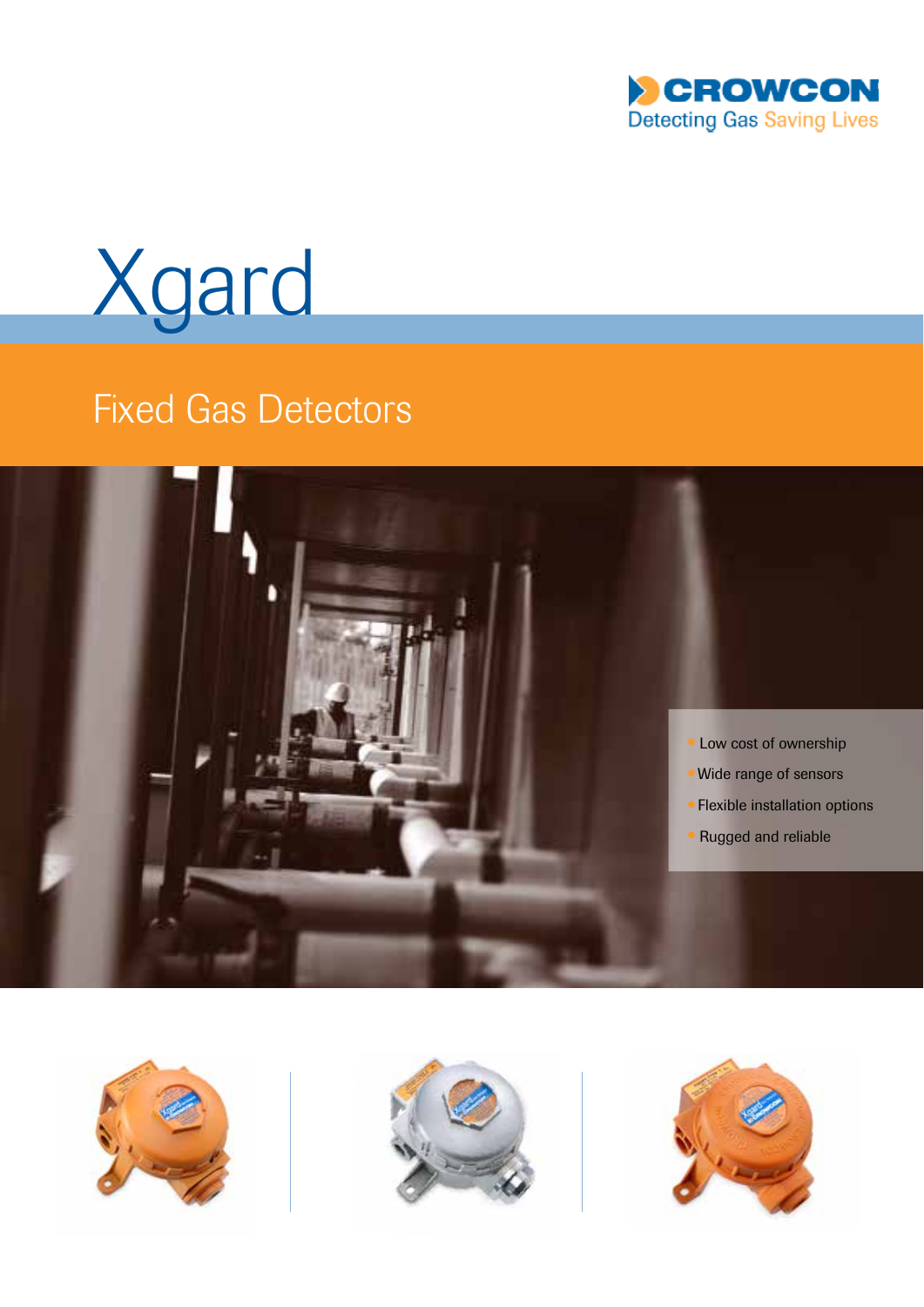# qard

# **Fixed Gas Detectors**

When lives and property are at risk and you need gas detection equipment that is totally reliable, you need Crowcon. For over 40 years Crowcon has been developing and manufacturing high quality products with a reputation for reliability and technical innovation.

The Xgard range of gas detectors has been specifically designed to meet your requirements. The dangers presented by toxic and flammable gases as well as oxygen deficiency vary with each application.



### Choose the gas detector for your needs

Xgard offers three different sensor concepts so you can choose exactly what you need for your site. Xgard is available in flameproof. intrinsically safe, or safe area formats for use in all environments, whatever the classification.

Xgard detectors are designed for easy installation and maintenance to keep costs down.

The three junction box options are all designed to make replacement of sensors and sinters extremely simple. Spare sensors simply plug-in.

Many spare parts are common to all Xgard models, which keeps spares holding requirements to a minimum.

### Low cost of ownership Nicolas Control of the Wide range of sensors

Poison resistant pellistors, for all flammable detection needs including hydrocarbons, hydrogen, ammonia, jet fuel, leaded petrol and vapours containing halogens.

Electrochemical sensors are used to detect a vast range of toxic gases and oxygen.

Thermal conductivity sensors are available to monitor % volume concentrations of gases.

### Flexible installation options

Xgard is designed for either wall or ceiling mounting without the need for additional brackets.

Xgard can accommodate M20, 1/2" NPT or 3/4" NPT cable glands to suit all site requirements.

High temperature models are available for hot environments (up to 150°c).

Accessories are available for duct mounting and sampling applications as well as remote gassing for simple sensor checking.

### Rugged and reliable

Xgard is manufactured using a choice of three materials: glass reinforced nylon, highly durable aluminium with a tough polyester coating, or 316 stainless steel for ultimate corrosion resistance. All versions are designed to operate even in the harshest conditions.

Spray deflectors and weatherproof caps are available for use in areas subject to regular wash-downs, or offshore environments.

All models have been validated to the functional safety standard IEC 61508  $(SIL 1 to SIL 3)$ .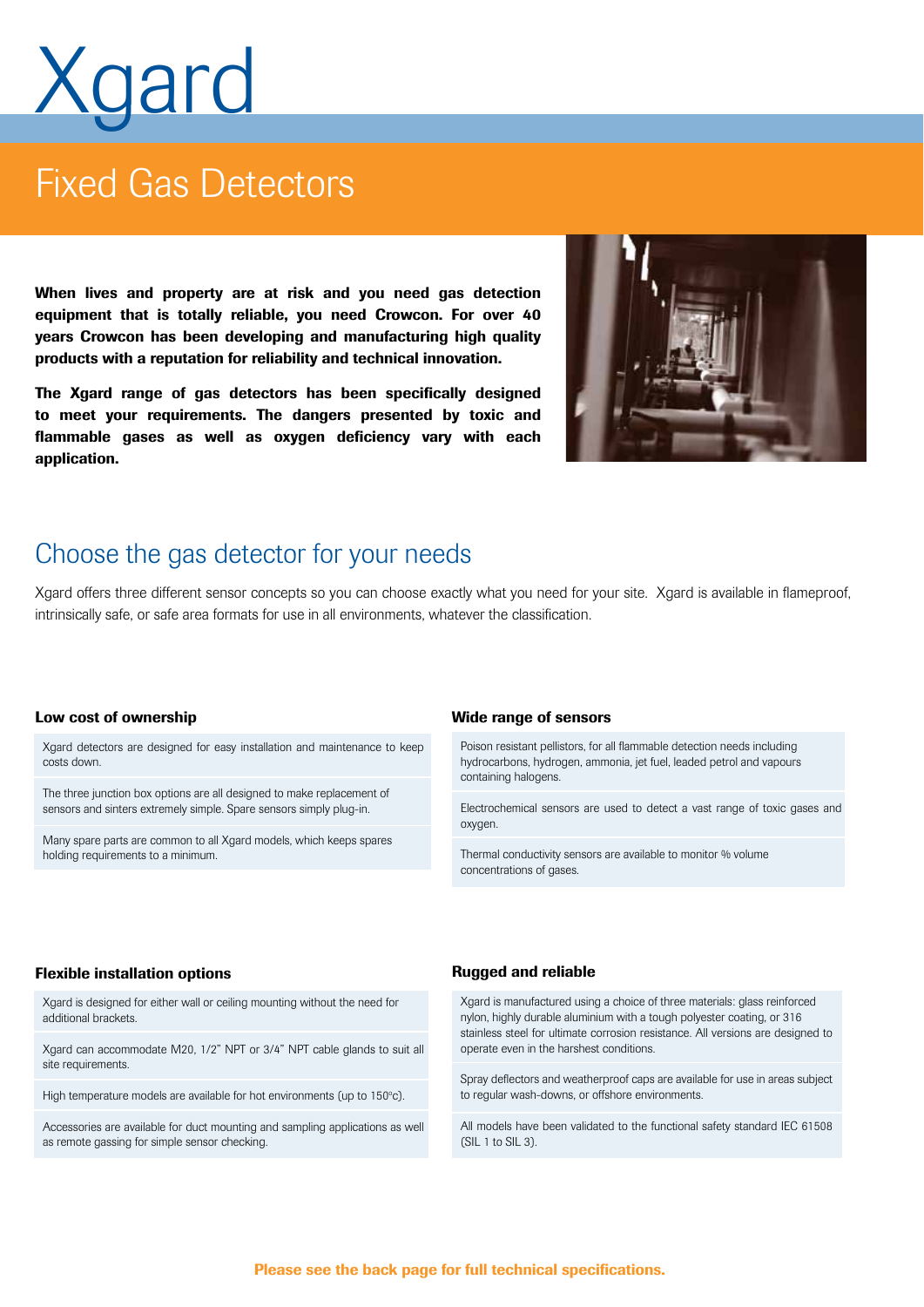

### Accessories

(all accessories require an Accessory Adaptor to be fitted to the Xgard junction box)

| <b>Spray Deflector</b>                                                | <b>Sun Shield</b>                                              | <b>Weatherproof Cap</b>                                                            | <b>Collector Cone</b>                                                                            | <b>Flow Adaptor</b>                  | <b>Accessory Adaptor</b>             |
|-----------------------------------------------------------------------|----------------------------------------------------------------|------------------------------------------------------------------------------------|--------------------------------------------------------------------------------------------------|--------------------------------------|--------------------------------------|
| For outdoor use and<br>protection against<br>wash-down<br>operations. | For use where a<br>detector is installed in<br>direct sunlight | For use in very wet<br>conditions, such as<br>offshore installations<br>and ships. | For aiding detection of<br>gases which are lighter<br>than air, such as<br>hydrogen and methane. | For use in sampling<br>applications. | For fitting accessories<br>to Xgard. |
|                                                                       |                                                                |                                                                                    |                                                                                                  |                                      |                                      |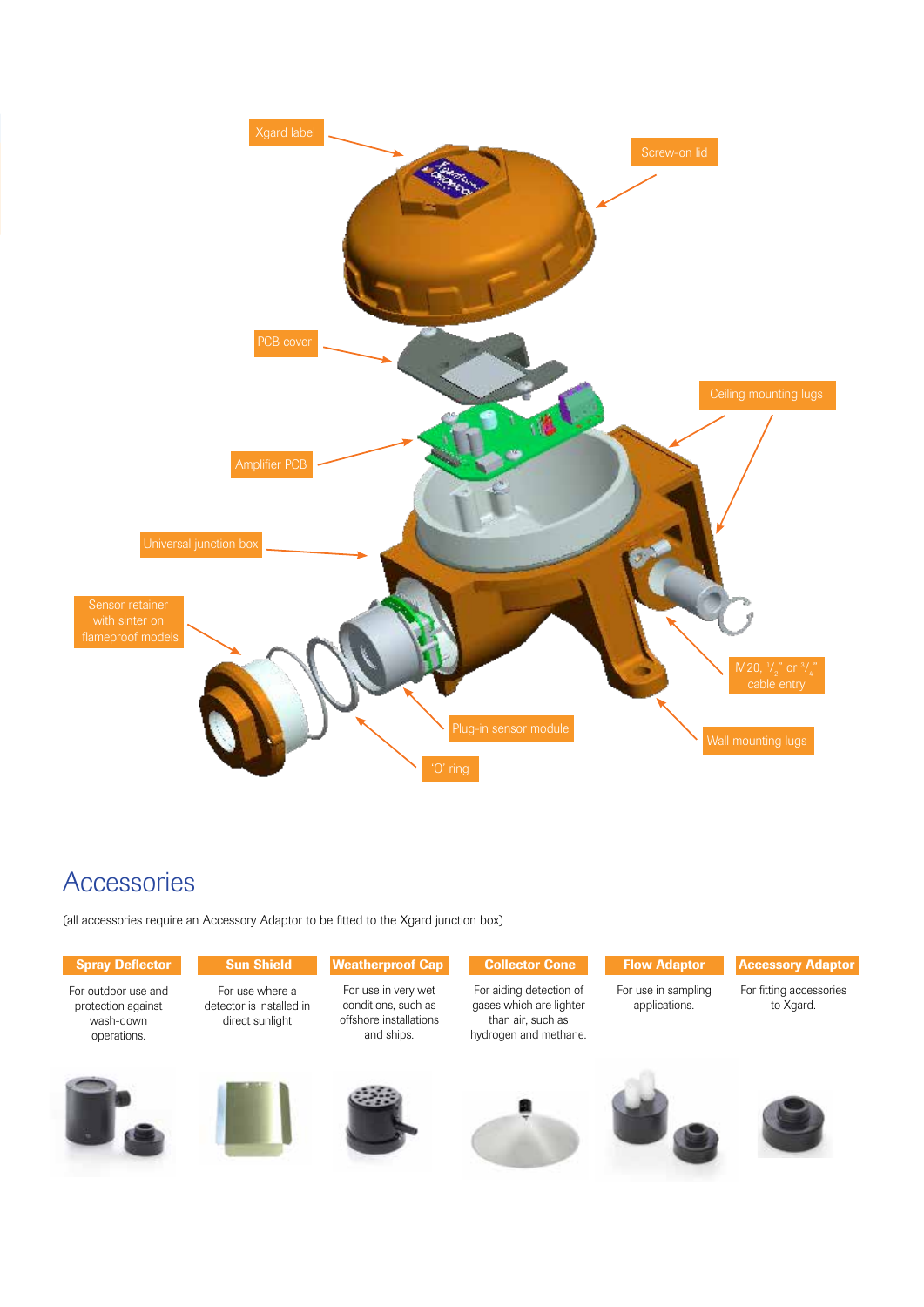# Detector Selector

The Xgard range offers a comprehensive selection of fixed point gas detectors that meet the diverse requirements for flammable and toxic gas detection and oxygen monitoring in industries throughout the world. This diagram is designed to help you choose the correct Xgard detector to suit your needs.



### **Ordering Requirements**

The following code is designed to help in the selection of the correct detector. The product reference number should be compiled by inserting the appropriate integer in each box.

| <b>Detector</b> | <b>Type No. Code</b>     | <b>Type No. Code</b> | <b>Enclosure Code</b>              | <b>Cable Entry Code</b>                 | <b>Certification Code</b> | <b>Gas Type</b> | Range          |
|-----------------|--------------------------|----------------------|------------------------------------|-----------------------------------------|---------------------------|-----------------|----------------|
| <b>XGARD</b>    | Type 1                   |                      | Standard*1<br>$\overline{A}$       | M20<br>M20                              | AT<br><b>ATEX</b>         | Abbreviated up  | From selection |
| <b>XSAFE</b>    | Type 2<br>$\overline{2}$ |                      | S<br>Stainless Steel* <sup>2</sup> | $\frac{1}{2}$<br>$\frac{1}{2}$ "NPT     | UL<br>UL                  | to 8 characters | shown on table |
|                 | Type 3<br>3              |                      |                                    | $\frac{3}{4}$ *3<br><sup>3</sup> / "NPT |                           |                 |                |
|                 | Type 4<br>4              |                      |                                    |                                         |                           |                 |                |
|                 | Type 5<br>$\sqrt{5}$     |                      |                                    |                                         |                           |                 |                |
|                 | 6<br>Type 6              |                      |                                    |                                         |                           |                 |                |
|                 | XS<br><b>XSAFE</b>       | mV or mA             |                                    |                                         |                           |                 |                |

\*1: Xgard Type 1 ATEX certified detectors will be supplied in a glass-reinforced nylon enclosure as standard, or in a 316 stainless steel enclosure as an option. Xgard Type 1 UL certified detectors and all other Xgard Types will be supplied in aluminium as standard, or in a 316 stainless steel enclosure as an option

\*2: The stainless steel option is not available for Xsafe and Xgard Type 4.

Example product reference for an I.S. 0-25ppm H<sub>2</sub>S detector with ATEX certification and M20 cable entry in a standard (nylon) junction box: XGARD/1/A/M20/AT/H2S/25.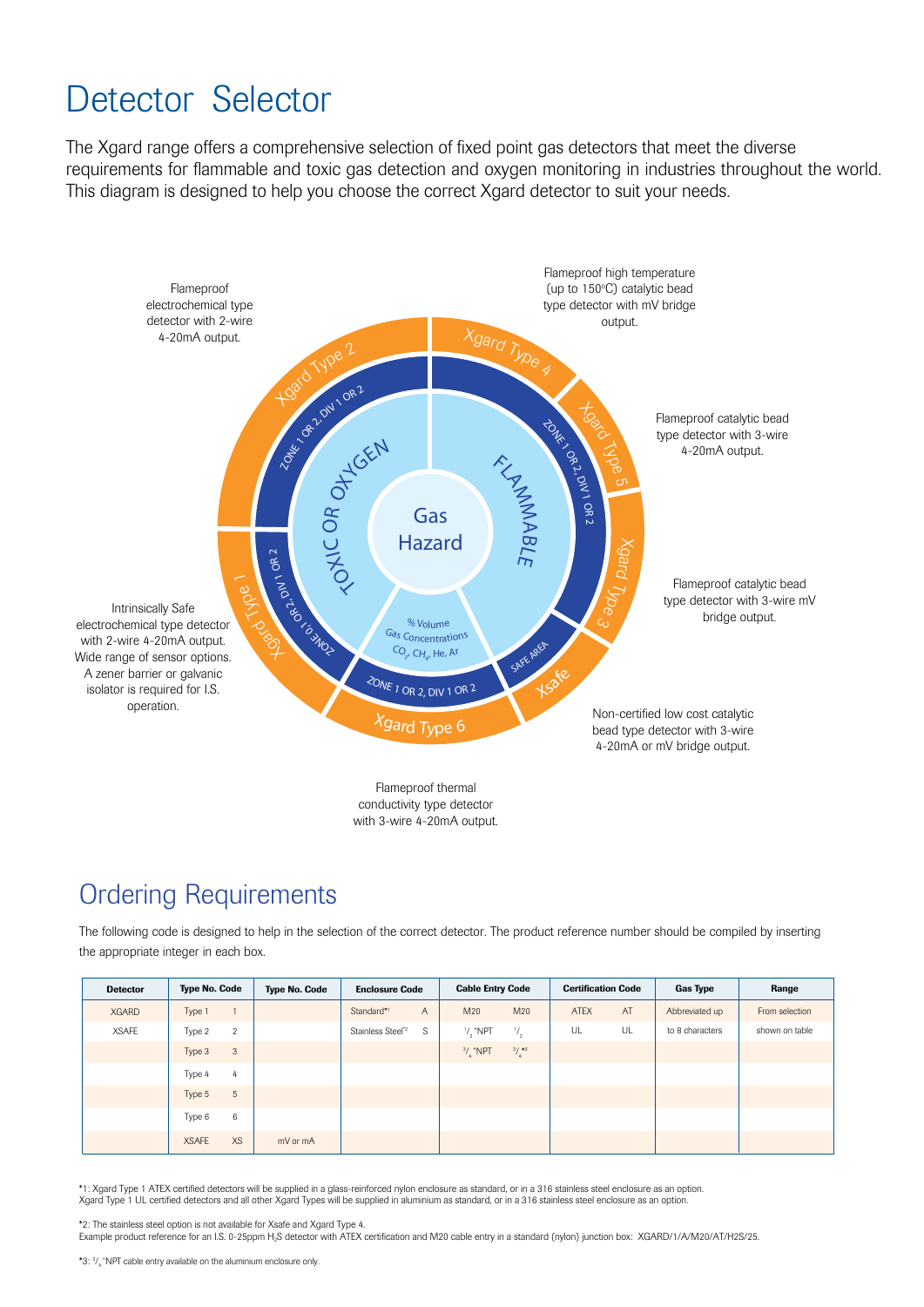| Xgard gases and ranges: LTEL (ppm)            | LEL (% Vol)              | <b>STEL (ppm)</b><br>UEL (% Vol) | <b>Range Available:</b><br>Type 1                  | Range Available:<br>Type 2                | <b>Ranges Available:</b><br>Type 3, 4, 5 & Xsafe | <b>Range Available:</b><br>Type 6                                                         |
|-----------------------------------------------|--------------------------|----------------------------------|----------------------------------------------------|-------------------------------------------|--------------------------------------------------|-------------------------------------------------------------------------------------------|
| Acetylene $(C_2H_2)$                          | 2.3                      | 100                              | $\overline{a}$                                     | ÷,                                        | 0-100% LEL*                                      | ÷,                                                                                        |
| Ammonia (NH <sub>3</sub> )                    | 25<br>15                 | 35<br>33.6                       | 50, 100, 250, 500, 1000 ppm                        | $\overline{\phantom{a}}$                  | 0-25% LEL*                                       |                                                                                           |
| Argon (Ar)                                    | $\overline{\phantom{a}}$ | $\overline{\phantom{a}}$         | $\overline{\phantom{a}}$                           | $\overline{\phantom{a}}$                  | $\overline{\phantom{a}}$                         | <b>Contact Crowcon</b>                                                                    |
| Arsine (AsH <sub>3</sub> )                    | 0.05                     | $\omega$                         | 1 ppm                                              | ÷,                                        | $\overline{\phantom{a}}$                         | ÷,                                                                                        |
| Bromine (Br <sub>2</sub> )                    | 0.1                      | 0.2                              | 3 ppm                                              | $\overline{a}$                            |                                                  | $\overline{\phantom{a}}$                                                                  |
| Butane $(C_4H_{10})$                          | 1.4                      | $9.3\,$                          | $\omega$                                           | ÷.                                        | 0-100% LEL*                                      | ÷,                                                                                        |
| Carbon dioxide (CO <sub>2</sub> )             | 5000<br>$(0.5%$ Vol)     | 15000<br>(1.5% Vol)              | $\overline{a}$                                     | ÷,                                        | $\overline{\phantom{a}}$                         | <b>Contact Crowcon</b>                                                                    |
| Carbon monoxide (CO)                          | 30                       | 200                              | 50, 100, 200, 250,<br>500, 1000, 2000 ppm          | 50, 100, 200, 250,<br>500, 1000, 2000 ppm | $\sim$                                           | $\sim$                                                                                    |
| Chlorine $(Cl2)$                              | $\omega$                 | $0.5\,$                          | 3, 5, 10, 20, 50, 100 ppm                          | $\overline{a}$                            | $\sim$                                           | $\overline{\phantom{a}}$                                                                  |
| Chlorine Dioxide (CIO <sub>2</sub> )          | 0.1                      | 0.3                              | 1 ppm                                              | ÷,                                        | $\sim$                                           |                                                                                           |
| Diborane $(B_2H_6)$                           | 0.1                      | $\bar{a}$                        | 1 ppm                                              | ÷,                                        | $\overline{\phantom{a}}$                         | $\overline{a}$                                                                            |
| Ethane $(C_2H_6)$                             | 2.4                      | 15.5                             | $\omega$                                           | ÷,                                        | 0-100%* LEL                                      | $\overline{\phantom{a}}$                                                                  |
| Ethylene $(C_2H_4)$                           | 2.3                      | 36                               | $\overline{a}$                                     | ÷,                                        | 0-100%* LEL                                      | $\overline{\phantom{a}}$                                                                  |
| Ethylene oxide $(C_2H_4O)$                    | 5 <sub>5</sub>           | ÷,                               | 10, 50, 100 ppm                                    | ä,                                        | ÷,                                               | $\overline{\phantom{a}}$                                                                  |
| Fluorine (F2)                                 | $\mathbf{1}$             | $\mathbf{1}$                     | 1 ppm                                              | ÷,                                        | $\bar{a}$                                        | $\overline{\phantom{a}}$                                                                  |
| Germane (GeH <sub>4</sub> )                   | 0.2                      | 0.6                              | 2 ppm                                              | ä,                                        | ÷,                                               | ä,                                                                                        |
| Helium (He)                                   | $\bar{a}$                | $\bar{a}$                        | $\overline{\phantom{a}}$                           | $\overline{a}$                            |                                                  | <b>Contact Crowcon</b>                                                                    |
| Hydrogen (H <sub>2</sub> )                    | 4                        | 77                               | 200, 2000 ppm                                      | 200, 2000 ppm<br>100% LEL                 | 0-100%*LEL<br>50% LEL, 100% LEL                  | 0-5%, 10%, 50% vv (in air)<br>0-20%, 25%, 30%, 50% vv (H <sub>2</sub> in N <sub>2</sub> ) |
| Hydrogen chloride (HCI)                       | $\mathbf{1}$             | $\overline{5}$                   | 10, 25 ppm                                         | $\overline{a}$                            | $\overline{a}$                                   | $\overline{a}$                                                                            |
| Hydrogen cyanide (HCN)                        | $\overline{\phantom{a}}$ | 10                               | 25 ppm                                             | ÷,                                        |                                                  |                                                                                           |
| Hydrogen fluoride (HF)                        | 1.8                      | $\overline{3}$                   | 10 ppm                                             |                                           |                                                  |                                                                                           |
| Hydrogen sulphide (H <sub>2</sub> S)          | $\overline{5}$           | 10                               | 5, 10, 20, 25, 50, 100,<br>200, 250, 300, 1000 ppm | 5, 10, 20, 25,<br>50, 100, 200 ppm        | $\sim$                                           | ä,                                                                                        |
| LPG                                           | $\overline{2}$           | 10                               | ÷,                                                 | $\overline{a}$                            | 0-100% LEL                                       | $\overline{a}$                                                                            |
| Methane (CH <sub>4</sub> )                    | 4.4                      | 17                               | ä,                                                 |                                           | 0-100% LEL                                       |                                                                                           |
| Nitric Oxide (NO)                             | $5^{\ast1}$              | $5^{\ast1}$                      | 25, 50, 100 ppm                                    | $\frac{1}{2}$                             | $\overline{\phantom{a}}$                         | $\overline{\phantom{a}}$                                                                  |
| Nitrogen dioxide (NO2)                        | $1**1$                   | $1**1$                           | 10, 50, 100 ppm                                    | $\overline{\phantom{a}}$                  | $\sim$                                           | $\sim$                                                                                    |
| Ozone $(03)$                                  | $\overline{\phantom{a}}$ | 0.2                              | 1ppm                                               | $\overline{\phantom{a}}$                  | $\overline{\phantom{a}}$                         | $\overline{\phantom{a}}$                                                                  |
| Oxygen (O <sub>2</sub> )                      | $\overline{\phantom{a}}$ | ÷,                               | 25% Vol                                            | 25% Vol                                   | $\overline{\phantom{a}}$                         | ÷,                                                                                        |
| Pentane $(C_5H_{12})$                         | 1.1<br>600ppm            | 8.7<br>1800ppm                   | $\overline{\phantom{m}}$                           |                                           | 0-100% LEL*                                      | $\overline{a}$                                                                            |
| Petrol vapour                                 | 1.4                      | $\,6\,$                          | ä,                                                 | $\sim$                                    | 0-100% LEL*                                      | $\overline{\phantom{a}}$                                                                  |
| Phosgene (COCl2)                              | $0.02\,$                 | 0.06                             | 1 ppm                                              | $\overline{a}$                            | $\overline{\phantom{a}}$                         | $\overline{\phantom{a}}$                                                                  |
| Phosphine (PH <sub>3</sub> )                  | 0.1                      | 0.2                              | 1 ppm                                              | ÷,                                        | $\overline{\phantom{a}}$                         | ÷,                                                                                        |
| Propane (C <sub>3</sub> H <sub>a</sub> )      | 1.7                      | 10.9                             | $\Box$                                             | $\overline{\phantom{a}}$                  | 0-100% LEL                                       | $\overline{\phantom{a}}$                                                                  |
| Silane (SiH <sub>4</sub> )                    | $0.5\,$                  | $\mathbf{1}$                     | 1 ppm                                              | $\overline{\phantom{a}}$                  | ÷,                                               | ÷,                                                                                        |
| Sulphur Dioxide (SO <sub>2</sub> )            | $1^{*1}$                 | $1*1$                            | 10, 20, 50, 100, 250 ppm                           |                                           | $\overline{\phantom{a}}$                         | $\overline{a}$                                                                            |
| Vinyl chloride (VCM) (CH <sub>2</sub> = CHCl) | $3.6\,$<br>$\mathbf{3}$  | $33\,$<br>÷,                     | $\overline{\phantom{a}}$                           | ÷,                                        | 0-100% LEL*                                      | $\bar{ }$                                                                                 |
| Volatile organics (VO)*2                      | $\overline{\phantom{a}}$ | $\overline{\phantom{a}}$         | 0-100 ppm *2                                       | $\overline{\phantom{a}}$                  | $\overline{\phantom{a}}$                         | $\overline{\phantom{a}}$                                                                  |

#### Notes:

Other sensors and ranges may be available, please contact Crowcon.<br>\*Ranges not available for Xsafe or Xgard Type 4<br>LTEL & STEL figures are derived from the UK HSE document: EH40 2011. Alternative thresholds may apply in co